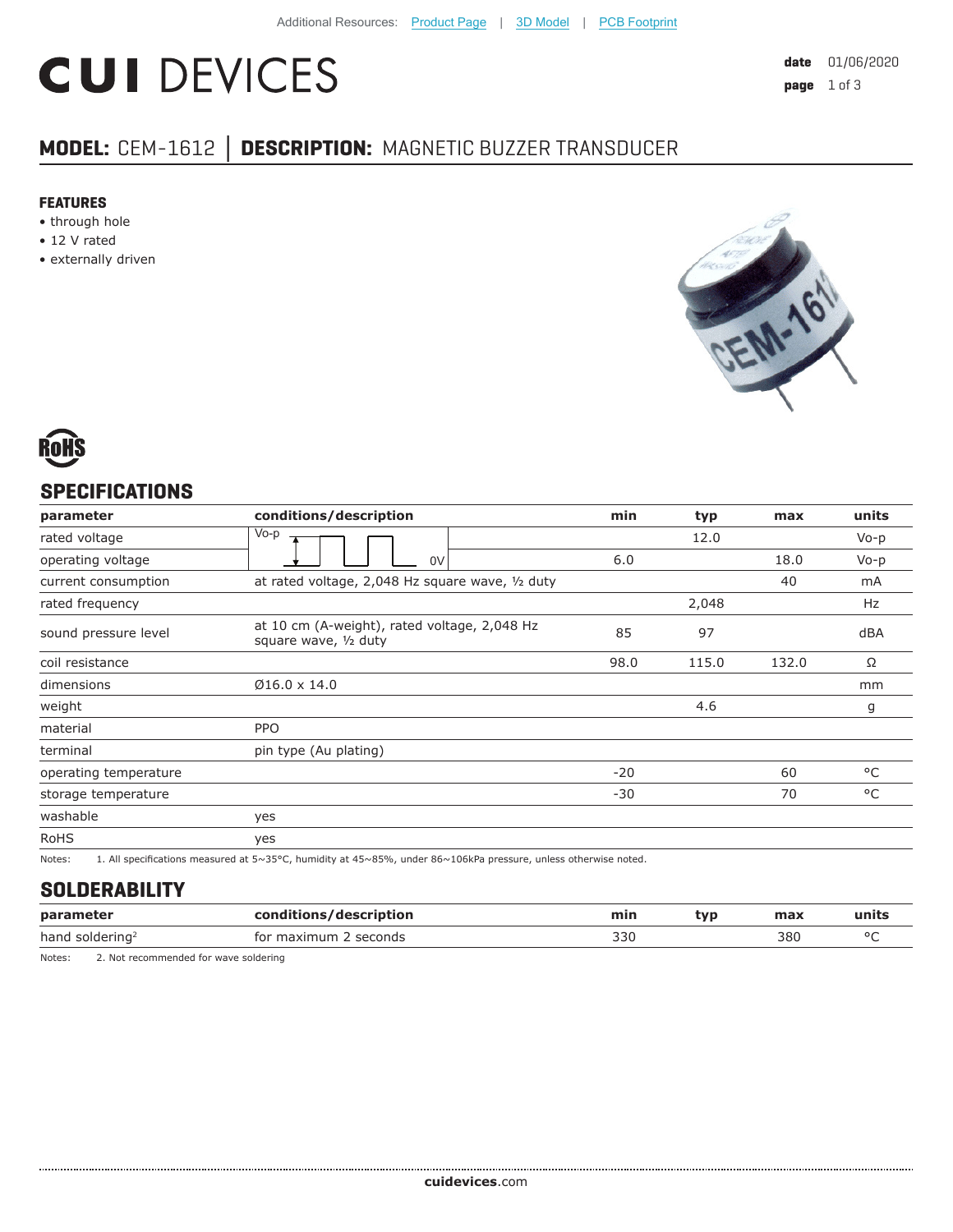#### **MECHANICAL DRAWING**

units: mm tolerance: ±0.5 mm



## **FREQUENCY RESPONSE CURVE**



### **APPLICATION CIRCUIT**



**cui[devices](https://www.cuidevices.com/track?actionLabel=Datasheet-ClickThrough-HomePage&label=CEM-1612.pdf&path=/)**.com